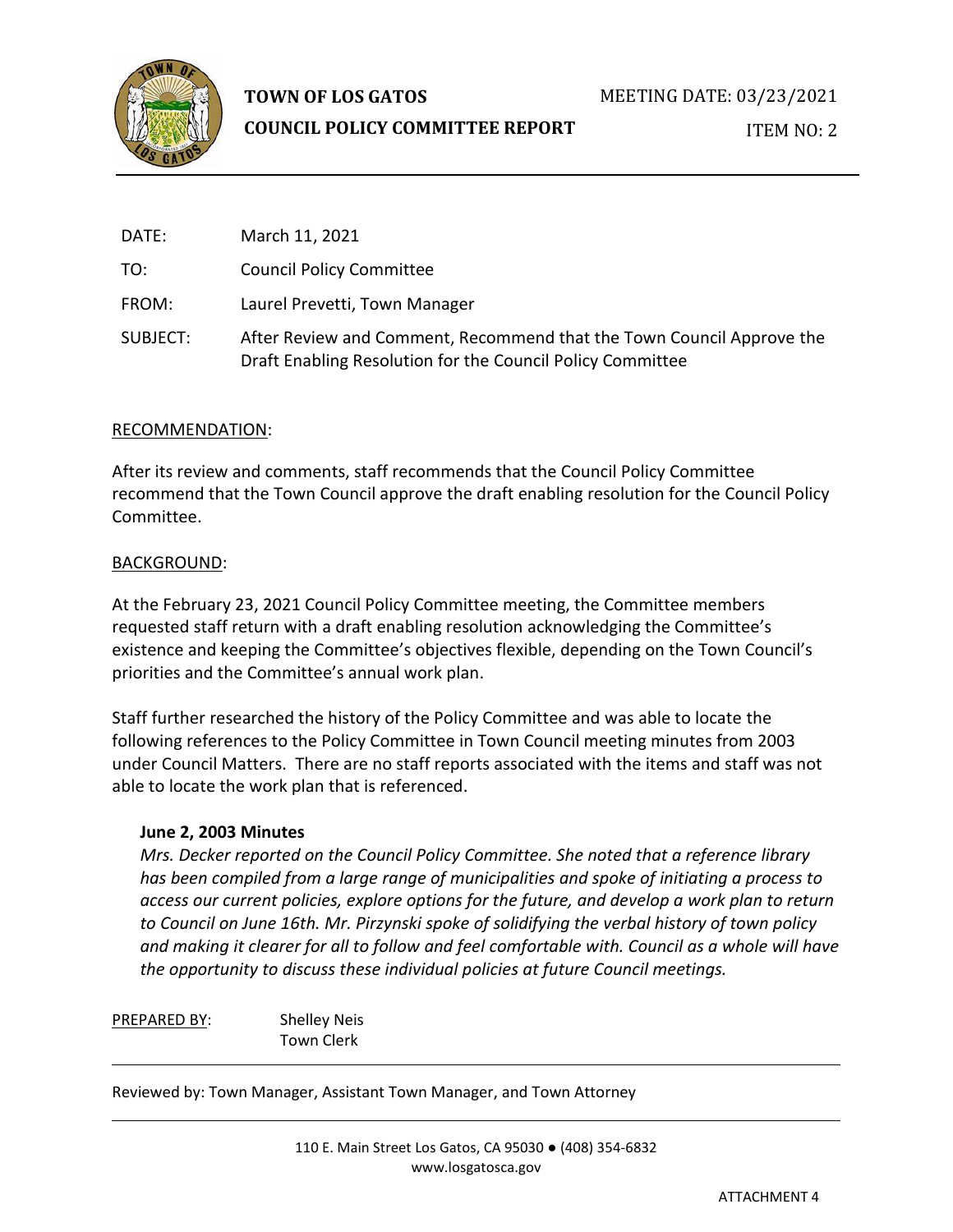# PAGE **2** OF **2**

- SUBJECT: After Review and Comment, Recommend that the Town Council Approve the Draft Enabling Resolution for the Council Policy Committee
- DATE: March 11, 2021

# BACKGROUND (continued):

# **June 16, 2003 Minutes**

*Mayor Decker spoke of the meetings of the Council Policy Committee which has met twice. She spoke of the Statement of Purpose which has been developed to offer a sense of direction, and of the Work Plan to develop a framework for policy development. She noted that the ideas from the January Council retreat were used as a foundation for the current work plan.*

*Council agreed that the Statement of Purpose met with their consensus.*

*Council wished to take a general overview of the work plan to see what things they could easily agree upon and then have staff work on those items while they took some additional time and effort on the items that would require extra consideration and discussion.*

The second whereas clause in the draft enabling resolution incorporates the purpose of the Committee that staff was able to locate from Council Policy Committee Draft Notes from 2003 (Attachment 2).

#### CONCLUSION:

The Committee should listen to public input, review, and discuss the proposed resolution. Based on the discussion, the Committee should identify modifications, if any, to the draft resolution and forward the resolution to the Town Council for its review and consideration.

#### COORDINATION:

This report has been prepared with coordination between the Town Manager's and Town Attorney's Offices.

#### FISCAL IMPACT:

There is no fiscal impact to establish an enabling resolution for the Committee.

#### ENVIRONMENTAL ASSESSMENT:

This is not a project defined under CEQA, and no further action is required.

#### Attachments:

- 1. Draft Resolution
- 2. First Council Policy Committee Meeting Agenda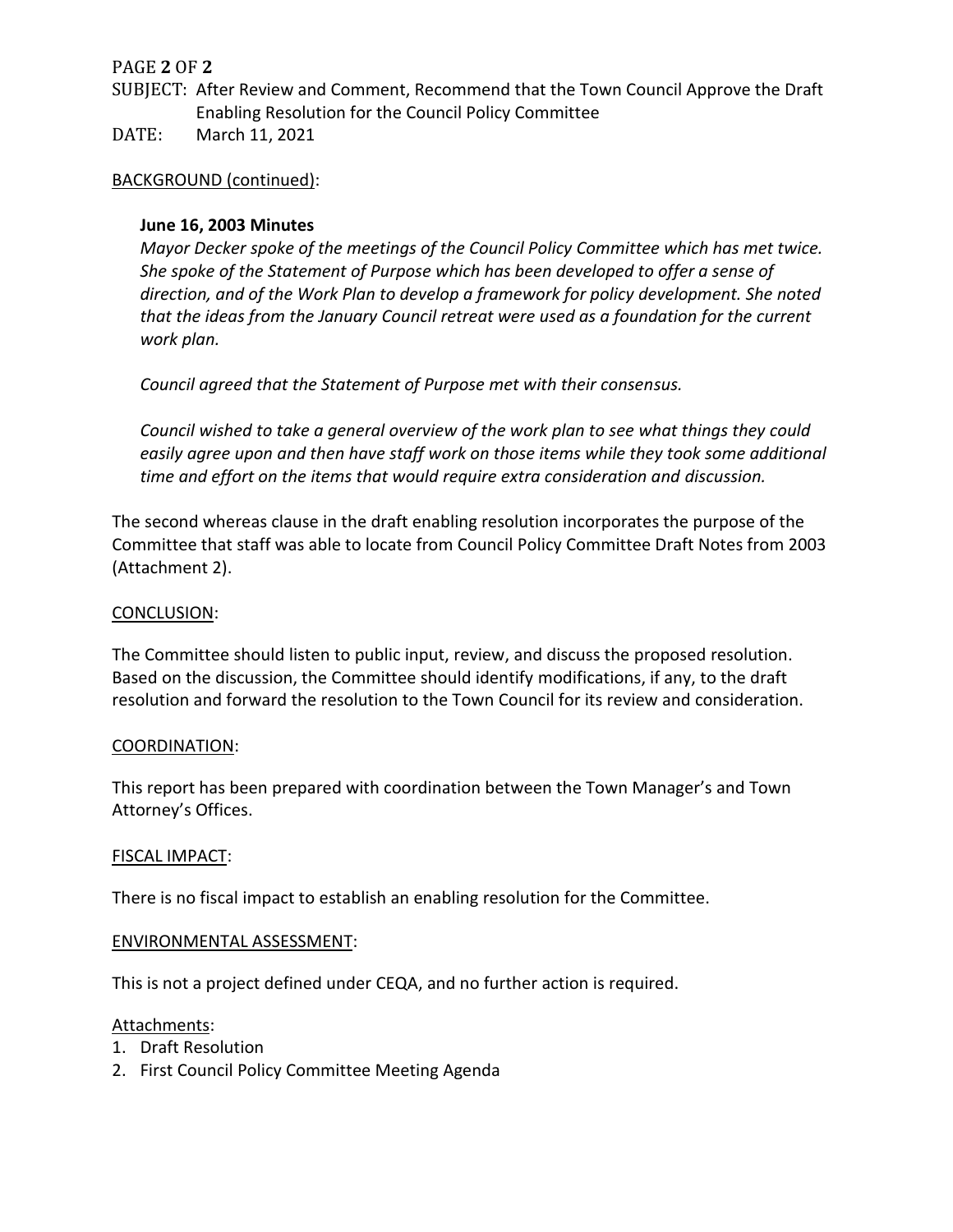# **RESOLUTION 2021-**

# **RESOLUTION OF THE TOWN COUNCIL OF THE TOWN OF LOS GATOS ESTABLISHING THE TOWN COUNCIL POLICY COMMITTEE**

**WHEREAS,** the Town Council of the Town of Los Gatos, does hereby formally establish the Town Council Policy Committee.

**WHEREAS**, the purpose of the Council Policy Committee shall be to identify areas, issues, concerns where Council policy needs to be communicated/documented, clarified, or developed to enhance the effectiveness of the Council and/or the Town administration in conducting Town business in their own respective roles. The Committee's objectives shall be flexible, depending on the Town Council's priorities and the Committee's annual work plan.

**WHEREAS**, the duties of the Committee shall be to report to, consult with, and provide recommendations to the Town Council on all matters relating to Council Policies, Town Code, and other policy documents of the Town. The Committee shall forward recommendations to the full Council for discussion and final action, and as appropriate refer items to the appropriate Town Board, Committee, or Commission.

**WHEREAS**, the Committee shall be advisory to the Town Council and shall operate in the manner hereinafter prescribed.

- A. The Town Council Policy Committee shall consist of two (2) Town Council Members appointed annually by the Mayor.
- B. The Committee shall appoint a Chair and Vice Chair.
- C. The Committee shall establish a regular time and location for its meetings and shall conduct its meetings in compliance with the provisions of the Ralph M. Brown Act (Government Code Sections 54950).
- D. Minutes of the actions taken during the Committee's meetings shall be kept and shall be a public record.

**WHEREAS**, nothing in this resolution shall be construed as restricting or curtailing any of the powers of the Town Council, or as a delegation to the Committee of any of the authority or discretionary powers vested and imposed by law in such bodies.

**NOW, THEREFORE, BE IT RESOLVED,** that the Town Council Policy Committee is hereby established as an advisory committee to the Los Gatos Town Council.

**PASSED AND ADOPTED** at a regular meeting of the Town Council of the Town of Los Gatos, California, held on the day of 20, by the following vote:

COUNCIL MEMBERS:

AYES:

NAYS: ATTACHMENT 1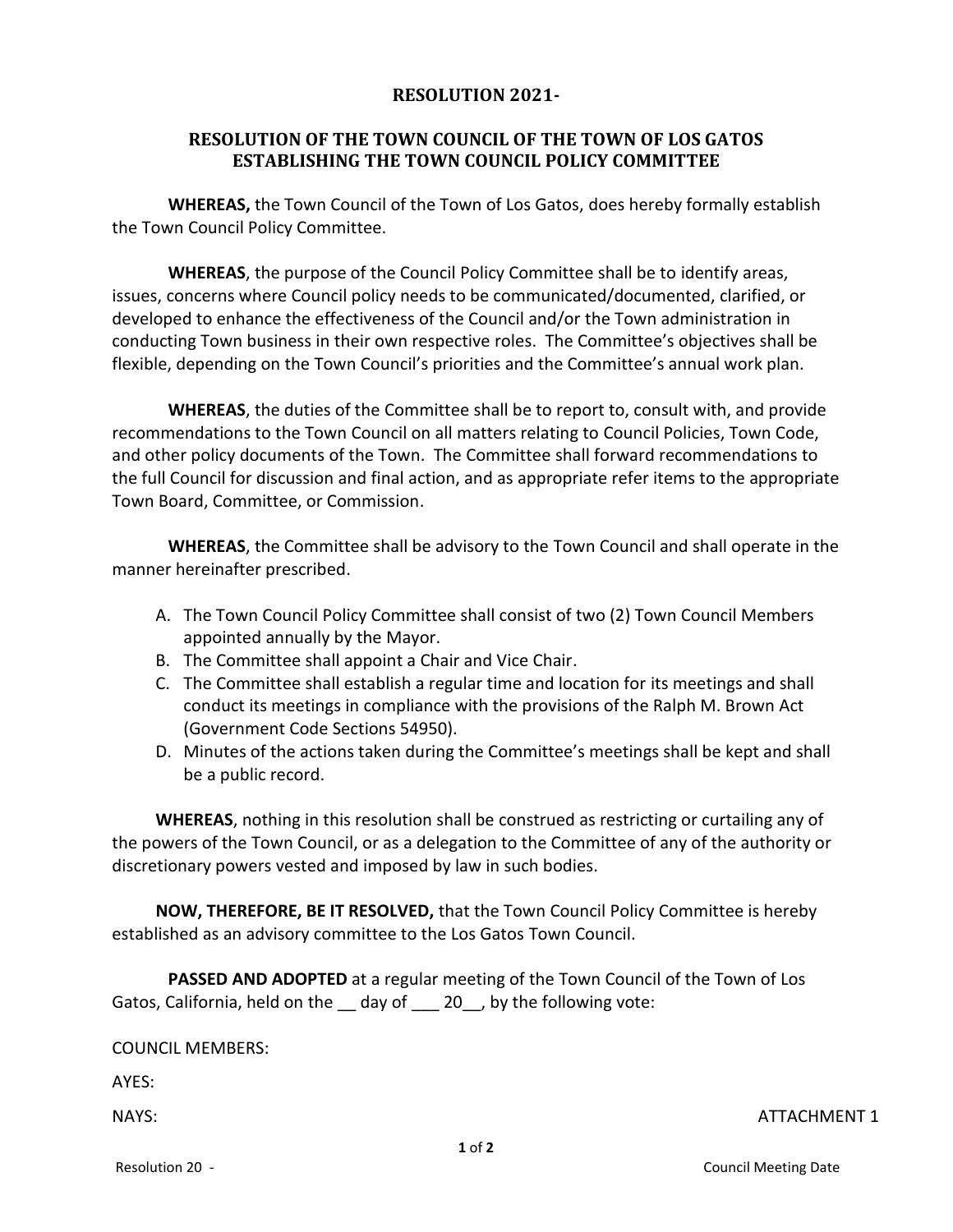ABSENT:

ABSTAIN:

SIGNED:

MAYOR OF THE TOWN OF LOS GATOS LOS GATOS, CALIFORNIA

DATE: \_\_\_\_\_\_\_\_\_\_\_\_\_\_\_\_\_\_

ATTEST:

TOWN CLERK OF THE TOWN OF LOS GATOS LOS GATOS, CALIFORNIA

DATE: \_\_\_\_\_\_\_\_\_\_\_\_\_\_\_\_\_\_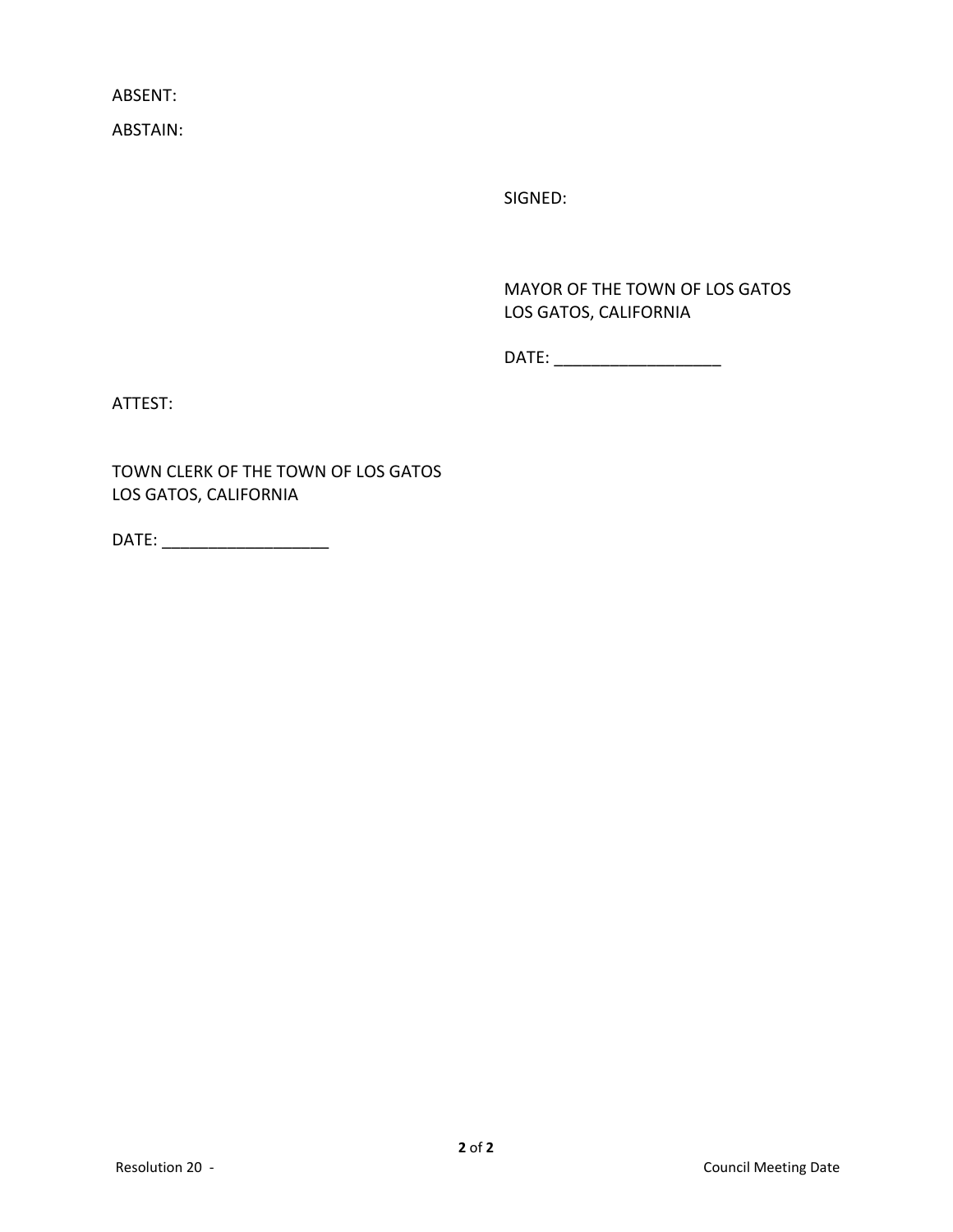# DRAFT **COUNCIL POLICY COMMITTEE THOUGHTS**

#### **Purpose**

To identify areas, issues, concerns where Council policy needs to be communicated/documented, clarified, or developed to enhance the effectiveness of the Council and/or administration in conducting Town business in our own respective roles

#### **Process**

- 1. Pre-meeting with Council Policy Committee
- 2. Committee meets on Purpose Statement and sets initial workplan (priority areas, priorities within priority areas, living document, time)
- 3. Bring Statement of Purpose and workplan to Town Council (June)

#### Priority Focus Areas

- 1. Council Practices
	- · Participate on Boards or Committees that seek Town funding (current policy)
	- · Interactions with the press (public statements, Letters to the Editor)
	- · Presence at Community meetings
		- Protocol issues
		- Representation of Town direct or indirect
	- · Serving on assigned regional boards and committees or Town boards & committees
		- Whose interest are represented?
		- Should Council Members serve on standing cross rep committees where issues will be before them for approval? ( e.g., General Plan, Community Development Advisory Committee)
	- · Commendations, resolutions review and decision process
	- · Protocol/ procedures of all town meetings (Council & Commissions)
	- · Response to constituent issues (responsibility to forward information to the administration for evaluation and response)
	- · Method for performance evaluation for Council Appointees
	- · Calling for meetings that involve other Council members or staff

#### 1.A. Role of Mayor

- · Setting Agenda is more clarification needed?
- · Relationship to other Council Members
- · Commendations and Resolutions (relates to Council practices)
- · Appointing Council liaisons to special issues (Council policy guidance role)
- · Calling "ad hoc" informal meetings on Town issues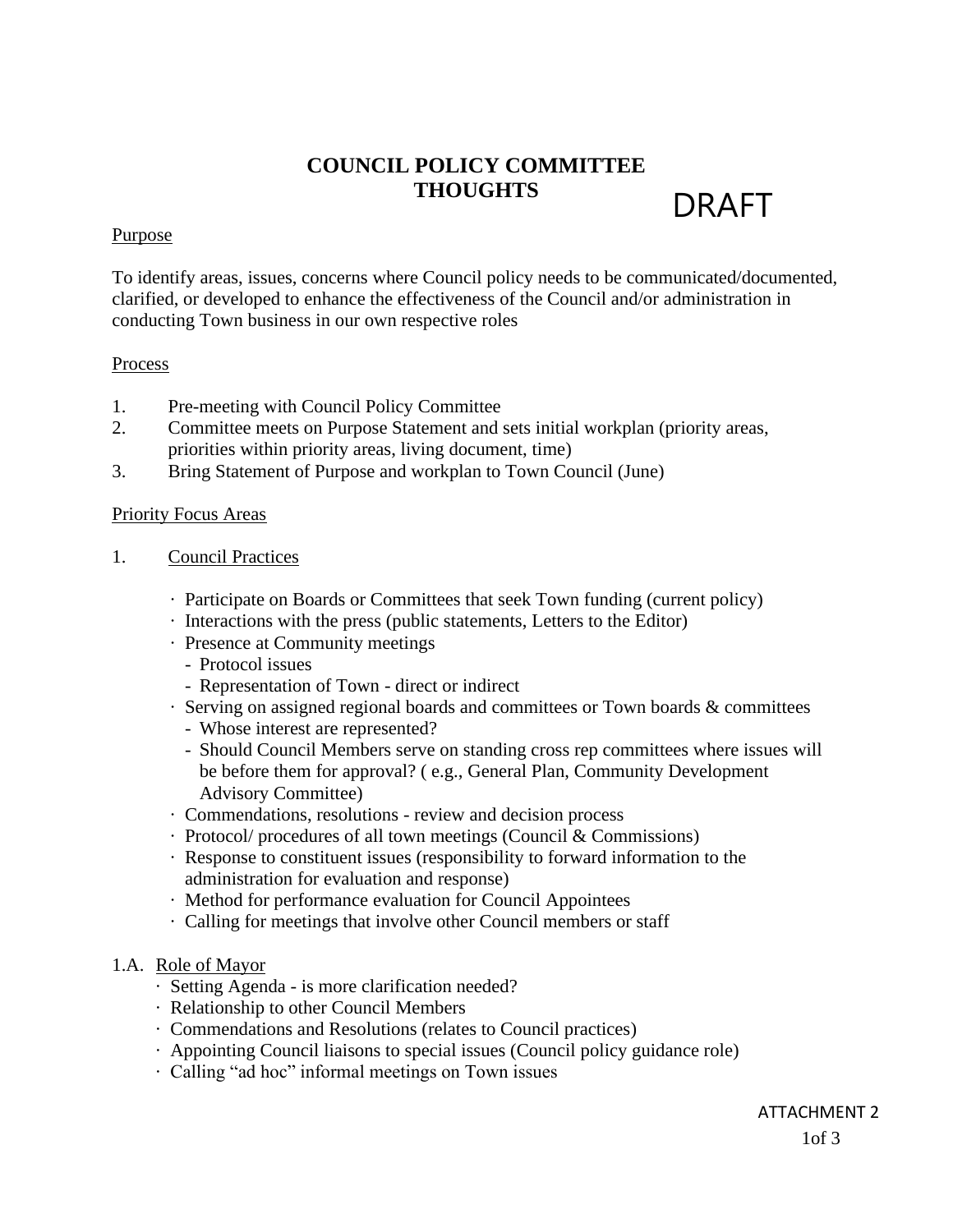- 1.A. Role of Mayor (continued)
	- $\cdot$  Meeting with constituents taking lead on hot issues (complaints)  $\Box$ RAFT
	- · Appointing Council Members to regional & Town standing committees
	- · Calling for Commission sub-committees on key issues
	- · Articulating Council emphasis/priorities/State of the Town Address
	- · Representing Town Council ceremonial & substantive presentations service clubs
	- · Political leader for year constituent issues, administrative check in

# 2.Council/Staff Relations

- · Council/Manager Boundaries
- · No directing
- · Meetings
	- Participation in meetings
	- Requesting to be part of meetings
	- Requesting staff to be at meetings
- · Liaison roles Why? When? Role
- · Seeking guidance from Mayor & Council
	- Formal
	- Informal
- 3. Council Boards & Commissions Relations
	- · Appointment process (subcommittee)
- 4. Administrative/Council Agenda Streamlining Opportunities (Opportunity to review some of the long-standing reports and question their value or if there is a better approach.)
	- · Bi-Monthly Calendar
	- · Public Hearing List
	- · Planning Department Report
	- · Code Compliance Report
	- · Accounts Payable
	- · Payroll Report
	- · County referrals (needed? delegate to Planning Commission?)

# 5.Legislative Policies

- · Amicus Participation
- · Resolutions
- 6. Ethics